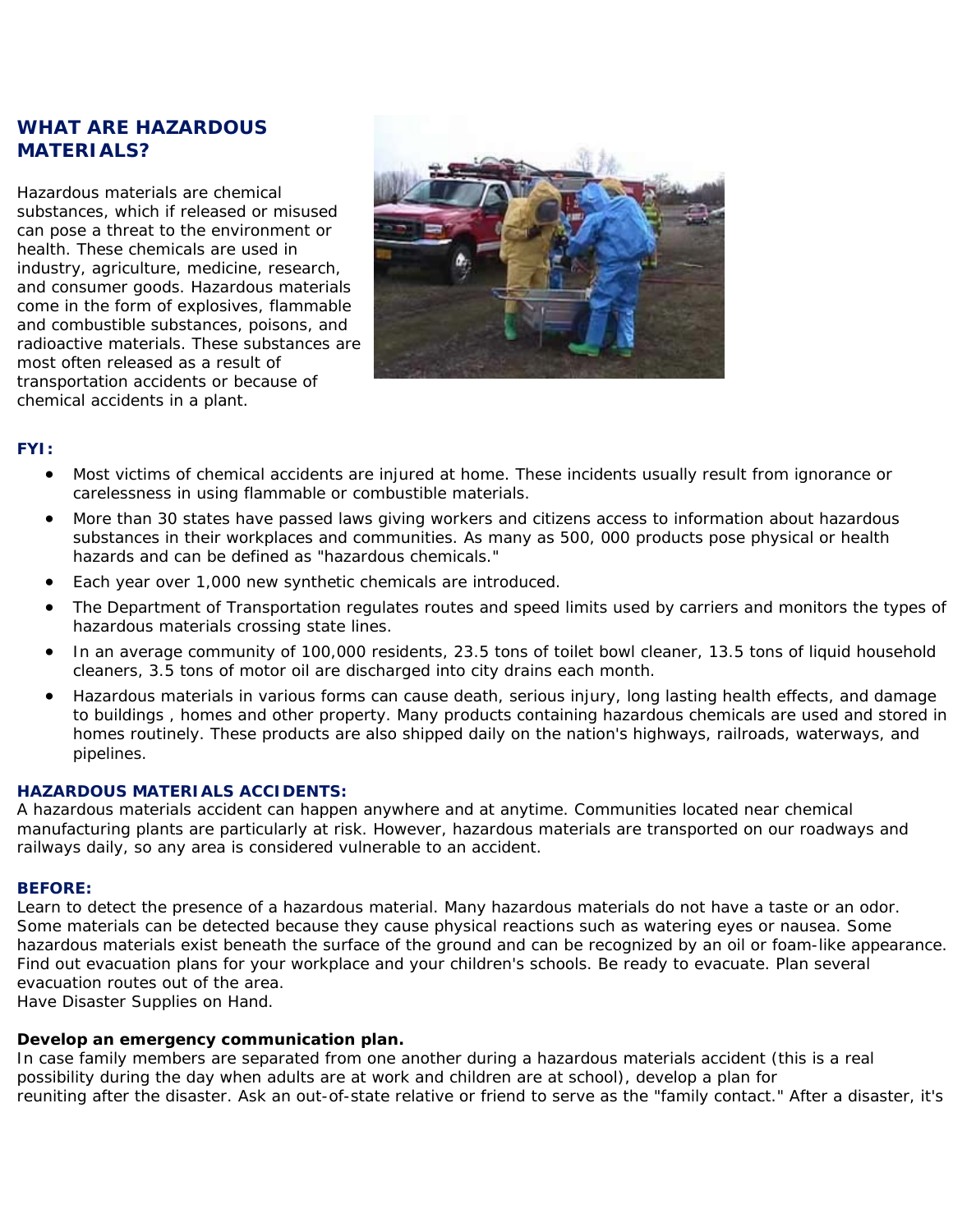often easier to call long distance. Make sure everyone knows the name, address, and phone number of the contact person.

## **DURING:**

### **If asked to stay indoors ("Sheltering-In-Place")**

Seal you home or work place so contaminants cannot enter. Bring pets inside. Avoid eating or drinking any food or water that may be contaminated. Monitor the local Emergency Alert System (EAS) radio or television station for further updates and remain in shelter until authorities indicate it is safe to come out.

### **Recommended Shelter-In-Place Instructions**

- Close all doors to the outside and close and local all windows (windows sometimes seal better when locked).
- Building superintendents should set all ventilation systems to 100 percent recirculation so that no outside air is drawn into the structure. When this is not possible, ventilation system should be turned off.
- Turn off all heating systems .
- Turn off all air-conditioners and switch inlets to the "closed" positions. Seal any gaps around window type airconditioners with tape and plastic sheeting, wax paper, or aluminum wrap.
- Turn off all exhaust fans in kitchens, bathrooms, and other spaces.
- Close all fireplace dampers.
- Close as many internal doors as possible in your home or other building.
- Use tape and plastic food wrapping, wax paper, or aluminum wrap to cover and seal bathroom exhaust fan grilles, range vents, dryer vents, and other opening to the outside to the extent possible (including any obvious gaps around external windows and doors).
- If the gas or vapor is soluble or even partially soluble in water -- hold a wet cloth or handkerchief over your nose and mouth if the gases start to bother you. For a higher degree of protection, go into the bathroom, close the door, and turn on the shower in a strong spray to "wash" the air. Seal any openings to the outside of the bathroom as best you can. Don't worry about running out of air to breathe. That is highly unlikely in normal homes and buildings.
- If an explosion is possible outdoors -- close drapes, curtains, and shades over windows. Stay away from external windows to prevent potential injury from flying glass.
- Minimize the use of elevators in buildings. These tend to "pump" outdoor air in and out of a building as they travel up and down.
- Tune into the Emergency Alert System Station on your radio for further information and guidance.

### **EVACUATION:**

Authorities will decide if evacuation is necessary based primarily on the type and amount of chemical released and how long it is expected to affect an area. Other considerations are the length of time it should take to evacuate the area, weather conditions, and the time of day. If you are told to evacuate:

- Stay tuned to a radio or television for information one evacuation routes, temporary shelters, and procedures.
- Follow the routes recommended by the authorities--shortcuts may not be safe.
- If you have time, minimized contamination in the house by closing all windows, shutting all vents, and turning off attic fans.
- Take your pre-assembled disaster supply kit.
- Your pets will also need to evacuate, take them with you.
- Remember to help your neighbors who may require special assistance--infants, elderly people and people with disabilities.
- Leave as soon as you can.

#### **If you are caught at the scene of an accident \*\*\*Do Not Drive through smoke or clouds at the scene they may contain hazardous chemicals!\*\*\***

**If you see an accident, call 9-1-1** to report the nature and location of the accident as soon as possible. Move away